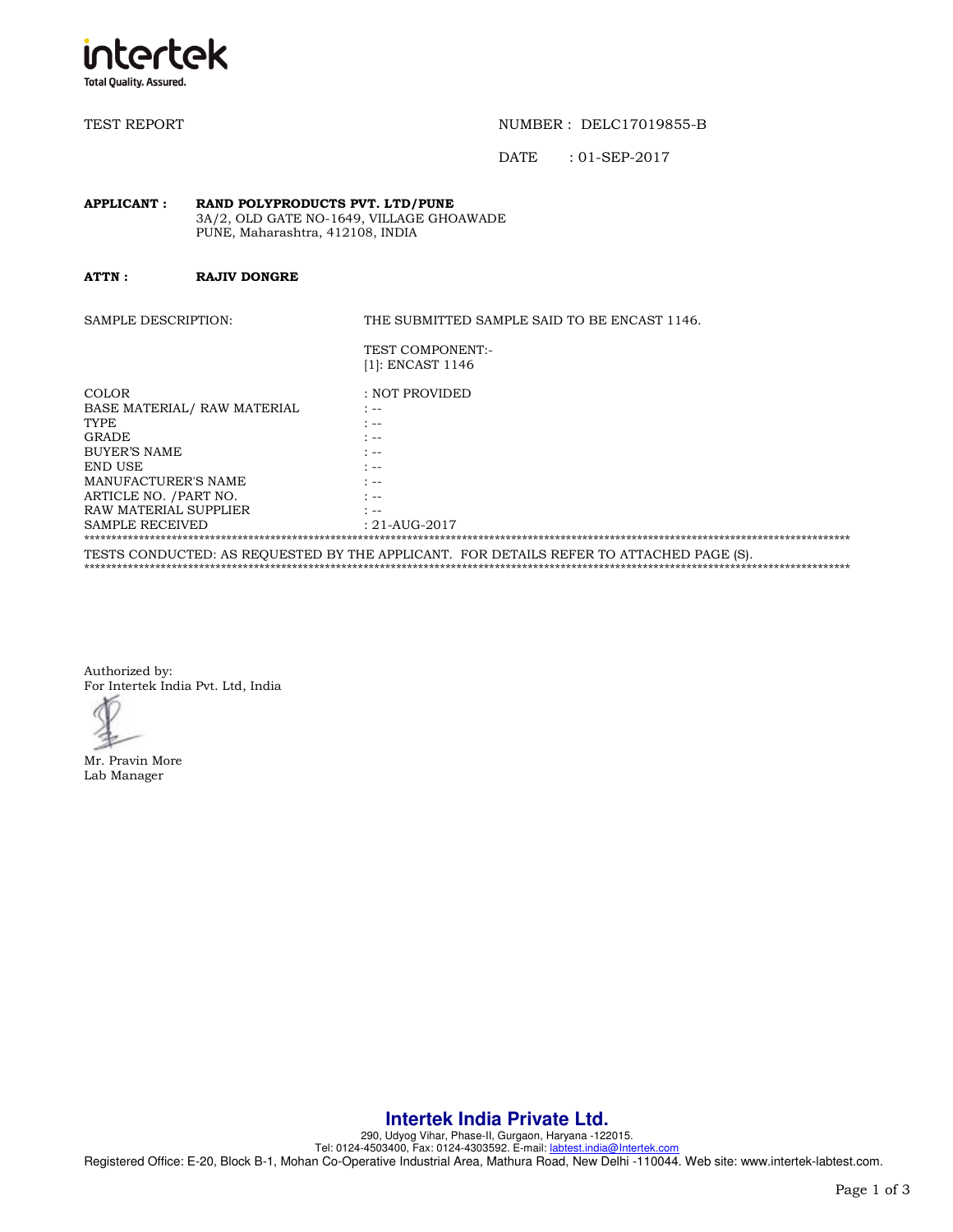

TEST REPORT NUMBER : DELC17019855-B

DATE : 01-SEP-2017

## **TEST CONDUCTED:**

### **1. PHTHALATE TEST**

SOLVENT EXTRACTION FOLLOWED BY GC-MSD ANALYSIS

| <b>NAME OF PHTHALATES</b>      | <b>RESULTS</b><br>[1] |
|--------------------------------|-----------------------|
| Di butyl Phthalates (DBP)      | ND                    |
| Diethyl Hexyl Phthalate (DEHP) | ND                    |
| Benzyl butyl Phthalates (BBP)  | ND                    |
| Di-Iso-Butyl Phthalate (DIBP)  | ND                    |

### **REMARK:**

DETECTION LIMIT = 50 ppm ND = NOT DETECTED